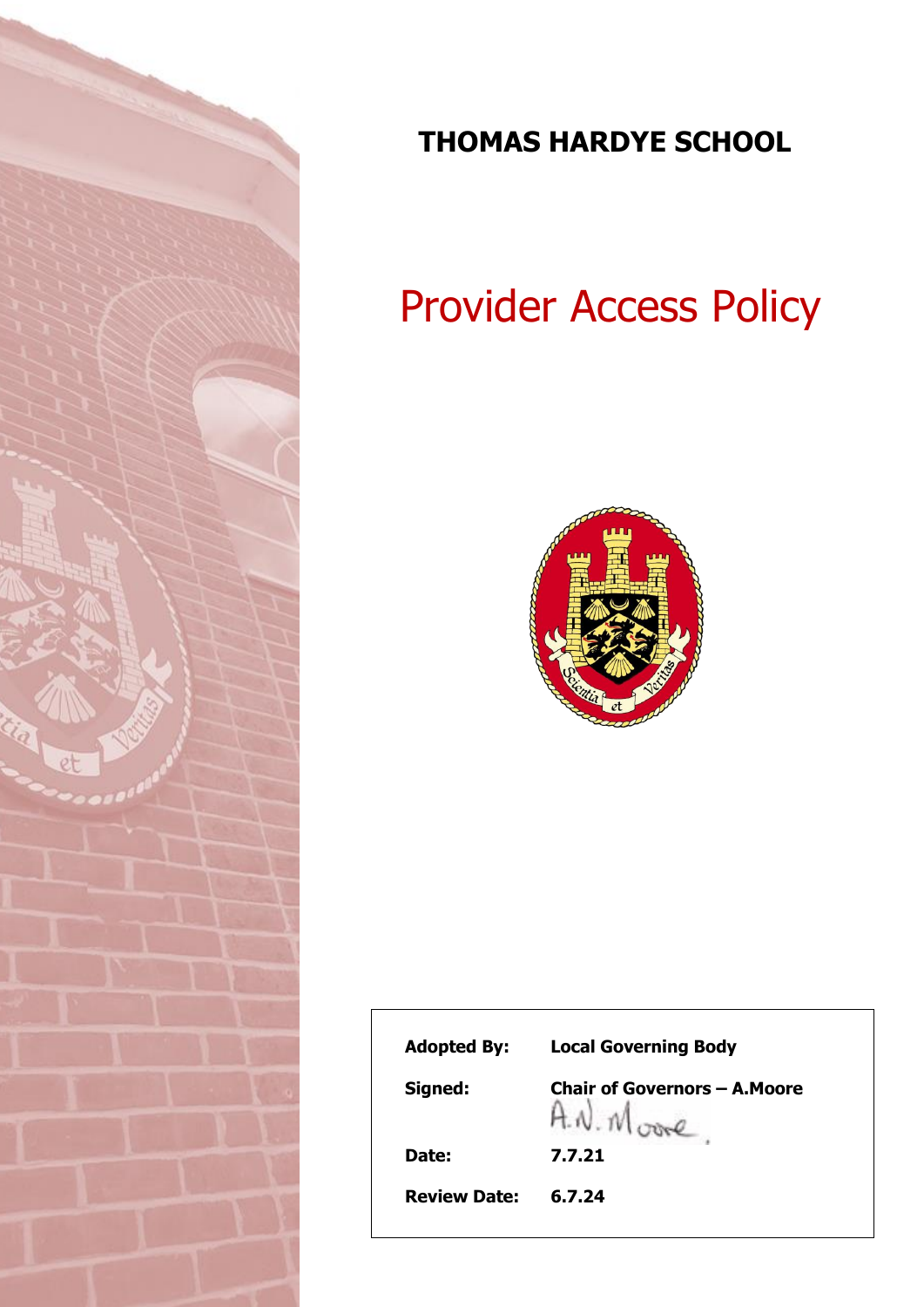#### **The Thomas Hardye School: Provider Access Policy**

#### **Introduction**

This policy statement sets out the school's arrangements for managing the access of providers to pupils at the school for the purposes of giving them information about the provider's education or training offer. This complies with the school's legal obligations under Section 42B of the Education Act 1997.

#### **Student entitlement**

Students in years 9-13 are entitled:

- To find out about technical education qualifications and apprenticeships opportunities, as part of a careers programme which provides information on the full range of education and training options available at each transition point.
- To hear from a range of local providers about the opportunities they offer, including technical education and apprenticeships – through options evenings, assemblies and group discussions and taster events.
- To understand how to make applications for the full range of academic and technical courses.

#### **Management of provider access requests**

#### **Procedure**

A provider wishing to request access should contact Mr Jon Dean, Assistant Headteacher, Telephone: 01305 266064; Email: jdean@thomas-hardye.net

### **Opportunities for access**

A number of events, integrated into the school careers programme, will offer providers an opportunity to come into school to speak to pupils and/or their parents:

|         | <b>Autumn Term</b>                                                                                                                                                | <b>Spring Term</b>                                                                                                             | <b>Summer Term</b>                                                                                                                    |
|---------|-------------------------------------------------------------------------------------------------------------------------------------------------------------------|--------------------------------------------------------------------------------------------------------------------------------|---------------------------------------------------------------------------------------------------------------------------------------|
| Year 9  | <b>Futures Website</b>                                                                                                                                            | <b>Careers Week Assemblies</b><br>Careers Lessons<br><b>Options Lesson</b>                                                     | <b>STEM</b> events                                                                                                                    |
| Year 10 | <b>Futures Website</b>                                                                                                                                            | Individual Career guidance<br><b>interviews</b><br>Academic tutorials<br>Careers week assemblies<br>Careers drop in sessions   | Careers College event<br>Careers Fair<br>One to one employer<br><i>interviews</i><br>Tutor consultation day with<br>Post 16 providers |
| Year 11 | Post 16 choices -<br>Assembly and Lesson<br>6 <sup>th</sup> Form Open evening<br>Taster Day 6 <sup>th</sup> Form,<br>College and<br>Apprenticeship work<br>visits | Futures website<br>Academic tutorials<br>Individual Careers guidance<br><b>interviews</b><br><b>Tutor Consultation Evening</b> |                                                                                                                                       |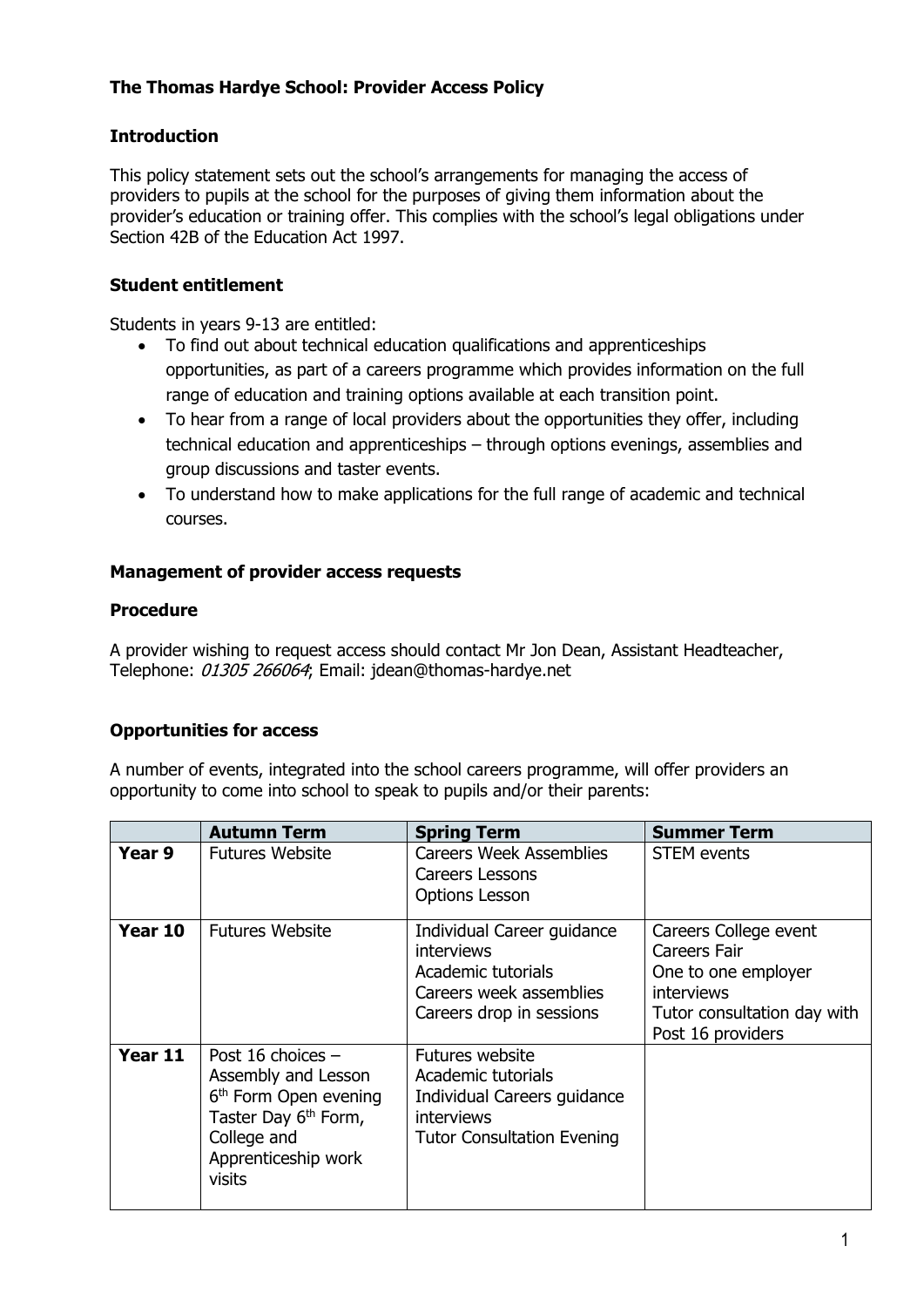|         | <b>Autumn Term</b>                                                    | <b>Spring Term</b>                                                                                  | <b>Summer Term</b>                                                                                                                                                                                |
|---------|-----------------------------------------------------------------------|-----------------------------------------------------------------------------------------------------|---------------------------------------------------------------------------------------------------------------------------------------------------------------------------------------------------|
| Year 12 | <b>Higher Education Fair</b><br>Post 18 assembly -<br>apprenticeships | Small group sessions: future<br>education, training and<br>employment options.<br>Futures programme | Small group sessions:<br>future education, training<br>and employment options<br>Futures programme with<br>students meeting a vast<br>range of local and national<br>employers.<br>1:1 interviews |
| Year 13 | Workshops $-$ HE and<br>higher apprenticeship<br>applications         |                                                                                                     |                                                                                                                                                                                                   |

Please speak to Mr Jon Dean our Careers Lead to identify the most suitable opportunity for you.

The school policy on safeguarding sets out the school's approach to allowing providers into school as visitors to talk to our students.

Where appropriate visitors will be asked to complete a visiting speaker's questionnaire as part of our visiting speakers' policy.

#### **Premises and facilities**

The school will make the theatre, classrooms or private meeting rooms available for discussions between the provider and students, as appropriate to the activity. The school will also make available AV and other specialist equipment to support provider presentations. This will all be discussed and agreed in advance of the visit with the Careers Leader or a member of their team.

Providers are welcome to leave a copy of their prospectus or other relevant course literature at the Careers Resource Centre, which is managed by the school librarian. The Resource Centre is available to all students at lunch and break times.